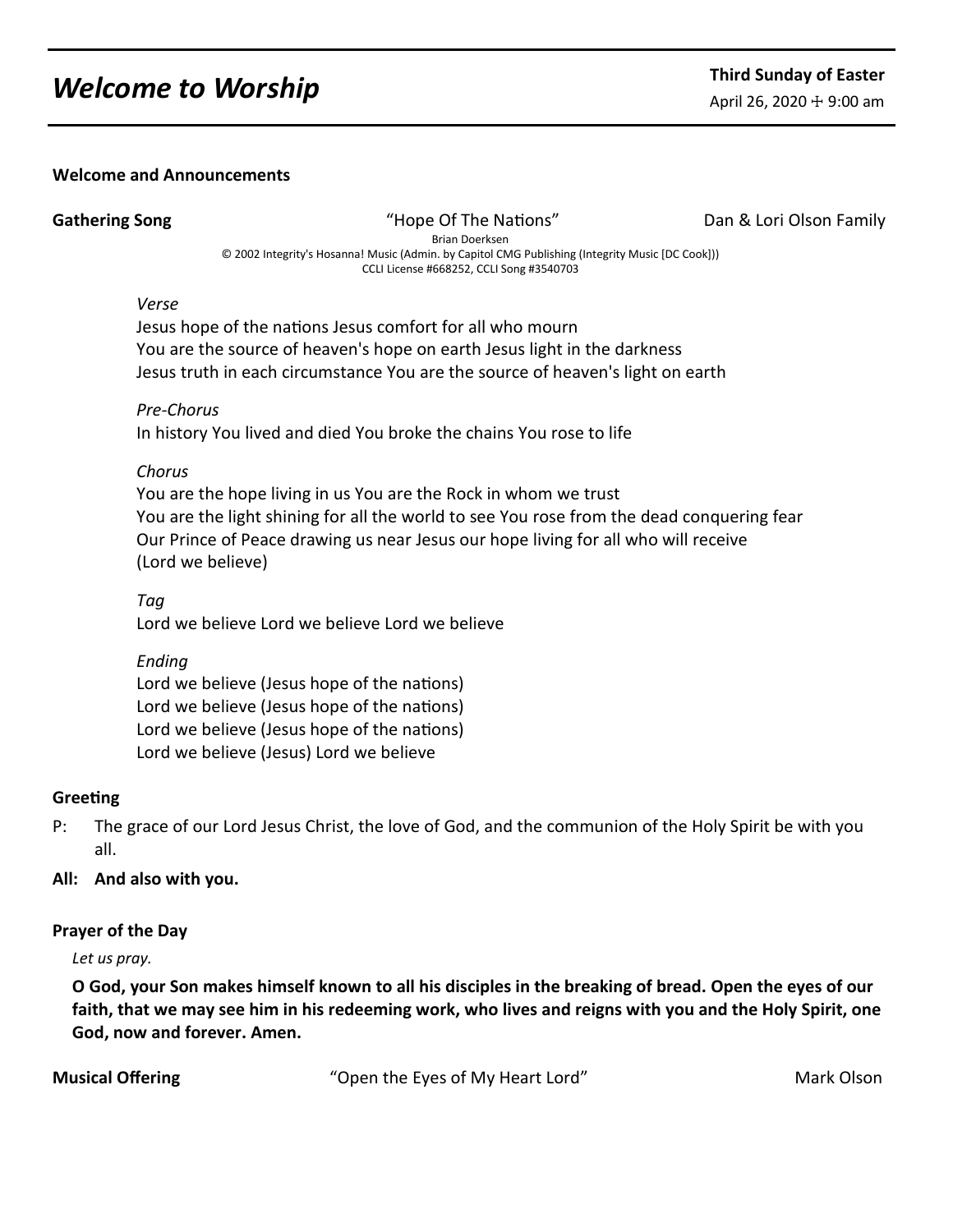## **Reading** Luke 24:13-35

 $13$ Now on that same day two of them were going to a village called Emmaus, about seven miles from Jerusalem,  $^{14}$ and talking with each other about all these things that had happened.  $^{15}$ While they were talking and discussing, Jesus himself came near and went with them, <sup>16</sup>but their eyes were kept from recognizing him. <sup>17</sup>And he said to them, "What are you discussing with each other while you walk along?" They stood still, looking sad. <sup>18</sup>Then one of them, whose name was Cleopas, answered him, "Are you the only stranger in Jerusalem who does not know the things that have taken place there in these days?" <sup>19</sup>He asked them, "What things?" They replied, "The things about Jesus of Nazareth, who was a prophet mighty in deed and word before God and all the people,  $^{20}$  and how our chief priests and leaders handed him over to be condemned to death and crucified him. <sup>21</sup>But we had hoped that he was the one to redeem Israel. Yes, and besides all this, it is now the third day since these things took place. <sup>22</sup>Moreover, some women of our group astounded us. They were at the tomb early this morning, <sup>23</sup> and when they did not find his body there, they came back and told us that they had indeed seen a vision of angels who said that he was alive. <sup>24</sup>Some of those who were with us went to the tomb and found it just as the women had said; but they did not see him." <sup>25</sup>Then he said to them, "Oh, how foolish you are, and how slow of heart to believe all that the prophets have declared! <sup>26</sup>Was it not necessary that the Messiah should suffer these things and then enter into his glory?" <sup>27</sup>Then beginning with Moses and all the prophets, he interpreted to them the things about himself in all the scriptures. <sup>28</sup>As they came near the village to which they were going, he walked ahead as if he were going on. <sup>29</sup>But they urged him strongly, saying, "Stay with us, because it is almost evening and the day is now nearly over." So he went in to stay with them. <sup>30</sup>When he was at the table with them, he took bread, blessed and broke it, and gave it to them. <sup>31</sup>Then their eyes were opened, and they recognized him; and he vanished from their sight.  $32$ They said to each other, "Were not our hearts burning within us while he was talking to us on the road, while he was opening the scriptures to us?" <sup>33</sup>That same hour they got up and returned to Jerusalem; and they found the eleven and their companions gathered together. <sup>34</sup>They were saying, "The Lord has risen indeed, and he has appeared to Simon!" <sup>35</sup>Then they told what had happened on the road, and how he had been made known to them in the breaking of the bread.

# **Message** Pastor Karna Moskalik

## **Offering**

 *Give by check, text (833-970-0714), online or mobile app — See DONATE on website: www.oslcstillwater.org*

**Offering Song** The **Contract Contract Contract Contract Contract Contract Contract Contract Contract Contract Contract Contract Contract Contract Contract Contract Contract Contract Contract Contract Contract Contract Con** 

## *Refrain*

Just a closer walk with thee, grant it, Jesus, is my plea; daily walking close to thee, let it be, dear Lord, let it be.

 $11$  am weak but thou art strong: Jesus, keep me from all wrong; I'll be satisfied as long as I walk, let me walk close to thee. *Refrain*

# **Apostles' Creed**

**I believe in God, the Father almighty, creator of heaven and earth.** 

- **I believe in Jesus Christ, God's only Son, our Lord, who was conceived by the Holy Spirit, born of the virgin Mary, suffered under Pontius Pilate, was crucified, died, and was buried; he descended to the dead. On the third day he rose again; he ascended into heaven, he is seated at the right hand of the Father, and he will come to judge the living and the dead.**
- **I believe in the Holy Spirit, the holy catholic church, the communion of saints, the forgiveness of sins, the resurrection of the body, and the life everlasting. Amen.**